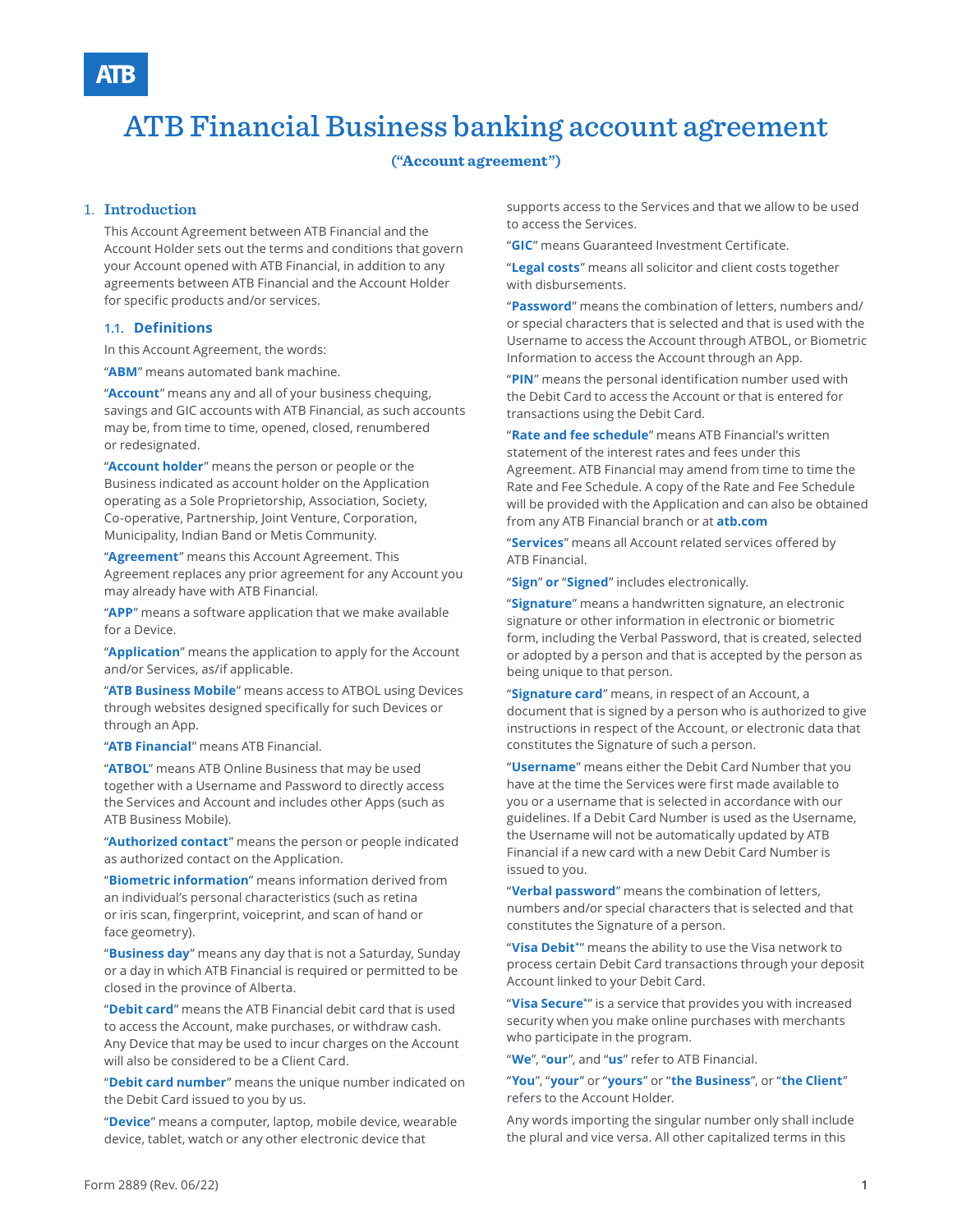Agreement have the meaning given to them elsewhere in this Agreement.

#### **1.2. General terms**

You agree to, and are bound by, all of the terms and conditions of this Agreement if:

- **a.** You sign the Application; or
- **b.** You conduct a transaction on the Account.

#### 2. **Accounts**

#### **2.1. Application**

If you apply for products and services through our website, **atb.com** you agree as follows:

- **a.** that ATB Financial can use the Signature Card for your Account for these new products and services.
- **b.** ATB Financial will not send you a paper copy of any of the agreements you agree to electronically, although you may save any or all of the documents and also print them, if you so choose; and
- **c.** agreements you agree to electronically are binding and have the same legal effect as if they were written down on paper.

#### **2.2. Account information**

You warrant to the best of your knowledge that the information on the Application is complete and accurate, and does not fail to disclose information that we may require to service your Account. You acknowledge that ATB Financial has relied on this information in approving the Account, and you agree to provide us with any further information or proof that we may need, at our request. You authorize ATB Financial to obtain factual, or personal information (if applicable), or credit information about you at any time from any other source or person for the purpose of establishing your identity, reputation and creditworthiness. You agree that ATB Financial may share your personal and credit information with credit-reporting agencies and may also obtain credit reports and other information about you from such agencies. ATB Financial will collect, use and disclose your personal information in accordance with section 9.9 Privacy Notice.

#### **2.3. Account authority declaration**

You certify that there are no provisions in the Articles of Incorporation, Memorandum of Association, or in any of your by-laws or resolutions or in any partnership agreement, joint venture agreement or unanimous shareholders agreement, or in any other agreement, that in any way restricts or limits your powers or the powers of the directors (or councilors) or of any persons authorized by the directors (or councilors) to open or operate an Account.

#### **2.4. Account opening**

Subject to the terms of this Agreement, we will open an Account in the Business' name. To access the Account, we may issue Debit Cards, Cheques, or PIN's or Passwords to you.

All amounts posted or charged to the Account with, or in connection with, Client Cards or Cheques, including but not limited to purchases, cash advances, balance transfers, amounts in overdraft, interest, costs, fees, Legal Costs, wire transfers, money orders, gambling advances and service charges, will be a charge to the Account and will be a debt obligation of you to ATB Financial (the "**Debt**").

In consideration of ATB Financial agreeing to open the Account, each Account Holder agrees to indemnify ATB Financial against any loss which ATB Financial may suffer, including legal fees as between a solicitor and his own client, and hold ATB Financial harmless from all claims against ATB Financial or any of its directors, officers or employees, by reason of or arising from this Agreement or the use of the Account.

#### **2.5. Authority and instructions**

If we permit, we may take instructions from any Account Holder and/or the Authorized Contact without the approval of the other(s), and each of you are designated agents for the other without further authorization. If we permit, any one of you may authorize additional Account Holders or Authorized Contacts, without notice to any other Account Holders. If we permit, you may authorize and appoint Signing Authorities on this Account. You are solely responsible for determining the suitability of individuals you appoint as Signing Authorities or as Authorized Contacts. ATB Financial shall not in any way be liable or held responsible for any loss suffered by you caused by any act or omission or wrongful conduct of any Signing Authority appointed by you.

ATB Financial is authorized to contact your Authorized Contact to discuss the ongoing operation of the Account.

#### **2.6. Telephone, fax and email instructions**

Subject to section 2.5, if we permit:

- **a.** We may accept instructions regarding the Account by telephone to the Client Care Centre or to the branch where the Account is held provided the instructions are consistent with the terms and conditions of the Account and identity can be verified to ATB Financial's satisfaction.
- **b.** We may accept instructions regarding the Account by fax to the Client Care Centre or to the branch where the Account is held provided the instructions are:
	- **•** Signed by you, your Authorized Contact or Signing Authority (as applicable), and include the applicable name, Account number, and fax number
	- **•** Legible and unambiguous
	- **•** Consistent with the terms and conditions of this Agreement
- **c.** You, your Authorized Contact or Signing Authority may send instructions regarding the Account by electronic mail ("**email**") at your own risk.

ATB Financial may rely on any telephone, fax instructions, or email bearing signature (including electronic signature) of you, your Authorized Contact or Signing Authority (as applicable) or purporting to be (whether by forgery, alteration or otherwise) given by or on behalf of you. ATB Financial may treat any such instruction as fully authorized by and binding upon you. ATB Financial will not be liable for any losses or damages that you may suffer or incur in relation to the Account from acting on telephone, fax or email instructions, provided ATB Financial acted in good faith believing such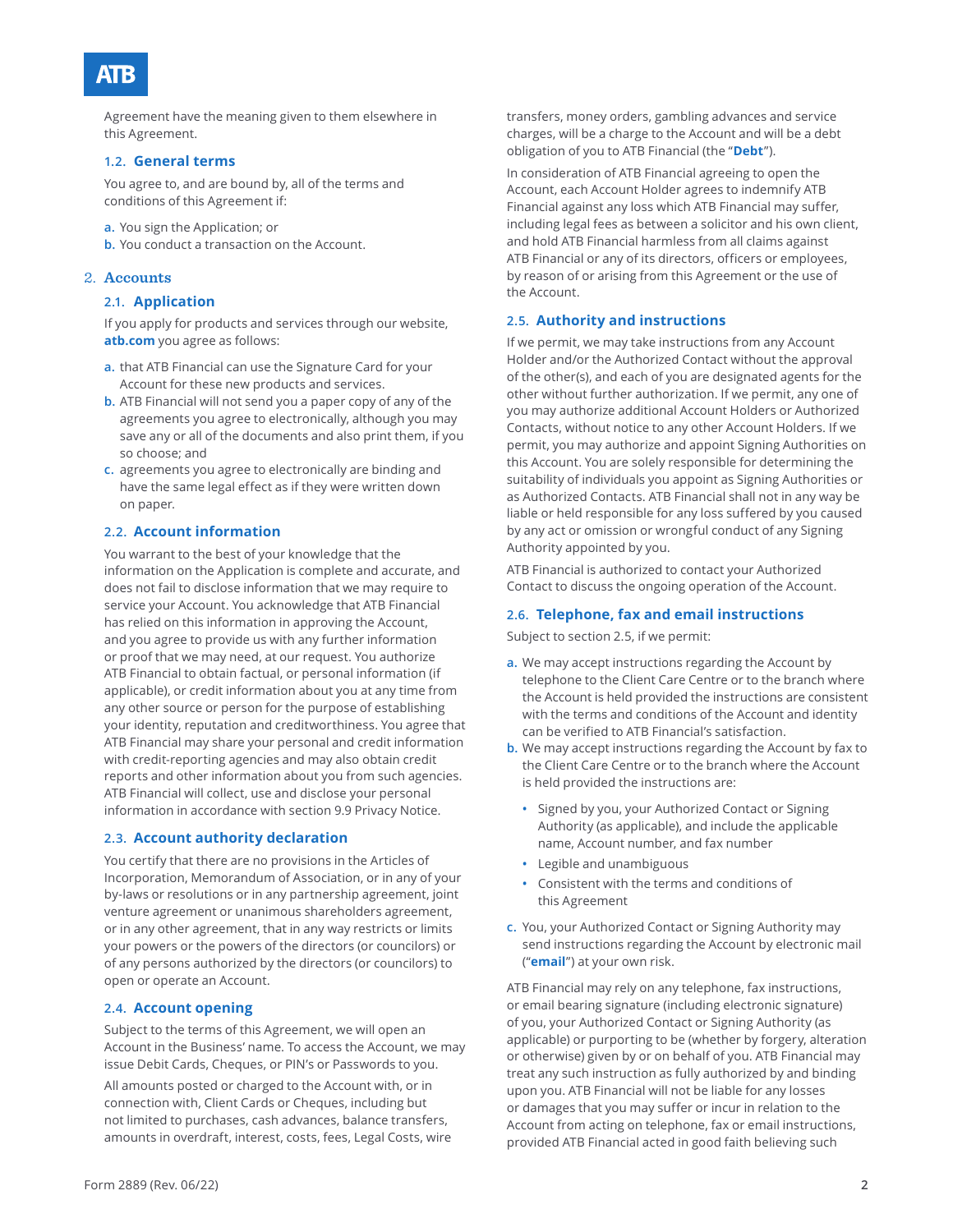## ATR

person to be you, your Authorized Contact or Signing Authority (as applicable) or such signature to be genuine.

ATB Financial will act on all acceptable instructions sent by telephone, fax, or email as soon as it is reasonably practical to do so. You must confirm that ATB Financial has received the instructions as ATB Financial is under no obligation to confirm receipt. ATB Financial may decline to act for any reason on instructions sent by telephone, fax, or email, including, but not limited to, unclear or suspicious instructions or unsatisfactory identity verification. ATB Financial will not be liable for any delay, failure, or refusal to act in any circumstance.

If your instructions require immediate attention, you, your Authorized Contact or Signing Authority must personally deliver them to any ATB Financial branch.

#### **2.7. Authority to deposit**

If a Signing Authority (as listed on the Application) has been given the authority to make deposits, they have the authority to do the following:

- **a.** to execute any documents relating to making deposits to the Account or any other accounts which you may open and operate alone or with another or others, whether in Partnership or otherwise, as may be required by ATB Financial; and
- **b.** to negotiate with, deposit with, or transfer to ATB Financial (but for credit of your Account only) all or any cheques, promissory notes, bills of exchange, orders for the payment of money, drafts and other paper, negotiable or otherwise, purporting to be signed or endorsed on your behalf or having your name impressed thereon by rubber stamp or otherwise.

#### **2.8. Authority to withdraw**

If a Signing Authority (as listed on the Application) has been given the authority to withdraw money, they have the authority to do the following:

**a.** to make, sign, draw, accept, negotiate, endorse, execute and deliver all or any cheques, promissory notes, drafts, acceptances, bills of exchange, orders for the payment of money and, generally, all instruments and documents, whether negotiable or not, for the purpose of binding or obligating you to ATB Financial or as required by ATB Financial or as may relate in any way in connection with the Account or any borrowings or advances by way of overdraft or otherwise.

#### **2.9. Authority to borrow**

If a Signing Authority (as listed on the Application) has been given the authority to borrow money, they have the authority to do the following:

- **a.** to apply to ATB Financial for loans to the Business and arrange with ATB Financial the amount, terms and conditions of such loans and the security or securities to be given to ATB Financial;
- **b.** as security for any money borrowed from ATB Financial:
	- **i.** to execute promissory notes and other negotiable instruments or evidences of debt for such loans and

renewals of all such promissory notes and other negotiable instruments or evidences of debt; and

**ii.** to give or furnish to ATB Financial all such securities and promises as ATB Financial may require to secure the repayment of such loans and interest thereon and execute all security agreements, mortgages, hypothecations, charges, pledges, conveyances, assignments and transfers to or in favour of ATB Financial of all or any property, real or personal, moveable or immoveable, owned by you or in which you may have any interest, and any other documents or contracts necessary to give or furnish to ATB Financial the security or securities required by ATB Financial.

#### **2.10.Authorized to act**

All agreements, securities, documents and instruments purporting to be signed, made, drawn, accepted or executed or endorsed as provided in this Agreement shall be valid and binding upon you, jointly and severally, and ATB Financial is hereby authorized to act thereon and give effect thereto.

#### **2.11. Use of agents**

ATB Financial is authorized to present for payment or acceptance or to collect any instrument through Payments Canada, or such financial institution, or other agent as ATB Financial may deem best, at your sole risk and expense, and ATB Financial may accept drafts, cheques or cheque images, settlement vouchers, clearing house slips, items or other evidences of payment in settlement of the instruments or in remittance therefore; and ATB Financial shall not be liable to you by reason of any act or omission of Payments Canada, or such financial institution, or other agent or by reason of loss, destruction or delayed delivery of any such instruments while in transit to or from Payments Canada, or such financial institution, or other agent or while in its possession.

#### **2.12.Debit card and PIN**

Upon your request, ATB Financial may issue a Debit Card together with a PIN to enable you to use automated banking machines to make transactions and to obtain cash advances on the Account up to a maximum daily amount specified by us from time to time. You may also use the Debit Card and PIN to effect payment for purchases of goods and/or services from a merchant using a direct payment terminal subject to the terms and conditions in this Agreement.

You are responsible for advising and ensuring that the holder of the Debit Card does not disclose the PIN to any other person and to ensure that any record of the PIN is kept separate from the Debit Card. If a PIN is disclosed to any unauthorized person (intentionally or unintentionally), you will continue to be liable to ATB Financial for any transaction or charge through the use of the Debit Card and the PIN, whether or not they are incurred by you, until you notify ATB Financial.

ATB Financial shall have no liability for any failed or delayed transaction, non-acceptance, or for any actions of a merchant.

As a security measure, ATB Financial may impose a limit(s) on, or review, any transaction made or attempted, using Debit Cards and the PIN.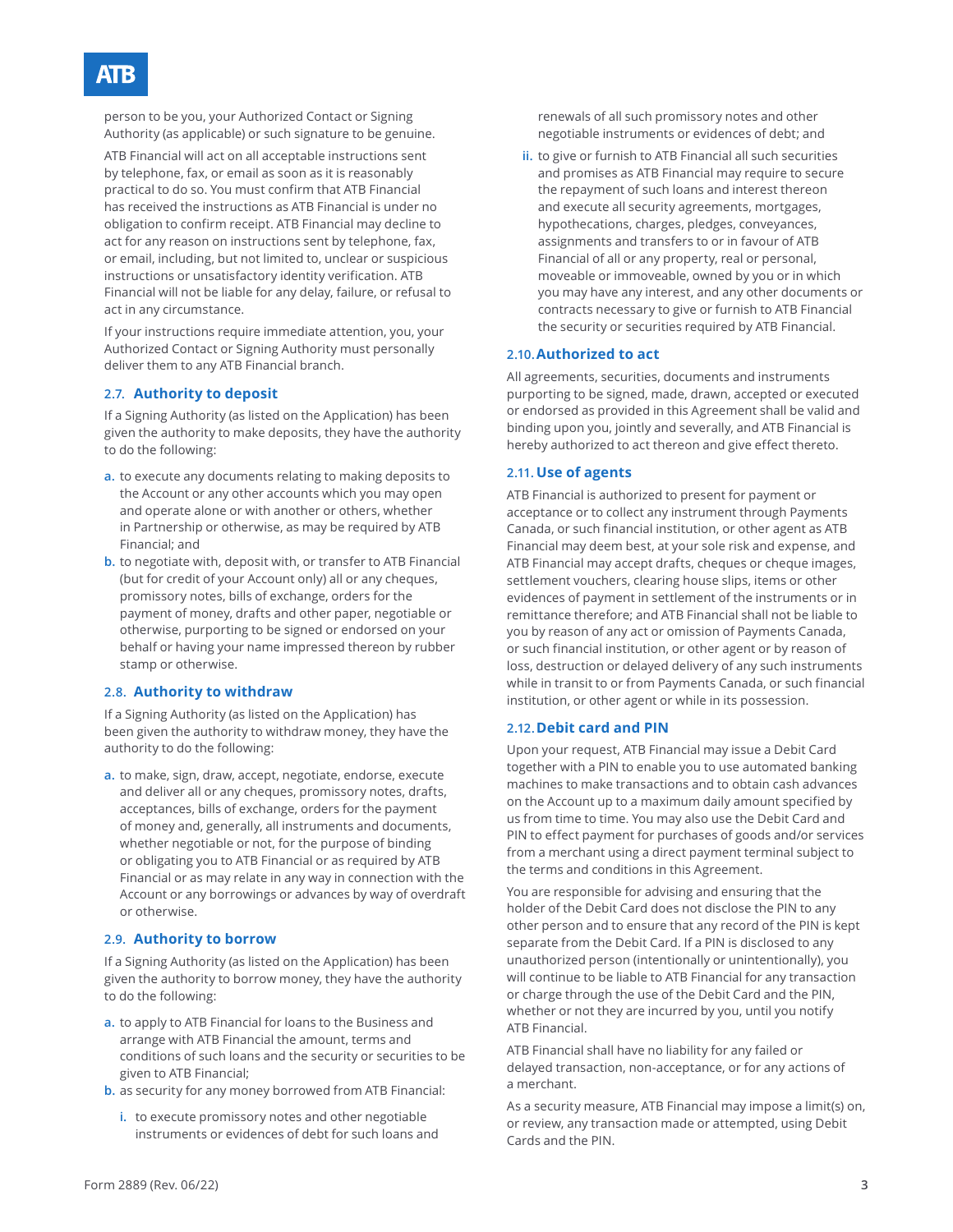## ATR

Each Debit Card has an expiry date. A new Debit Card will be reissued to you prior to the expiry date indicated on the Debit Card. Activate your new re-issued Debit Card by using your PIN at any retail location or ABM. Your old existing Debit Card will be deactivated once you have done a PIN enabled transaction at a retail location, at an ABM with your new Debit Card or once the expiry date on your old Debit Card has passed, whichever happens first.

#### **2.13.Bill payments**

If you give instruction through ATBOL by 12:59 a.m. Mountain Time, the bill payment company (or bill payment company's designate) will receive payment the next Business Day. As different bill payment companies have different payment requirements, it is your responsibility to know what your bill payment company's requirements are and to make payments accordingly. ATB Financial will not be responsible for any late payment penalties, fees, or interest imposed by your bill payment company under any circumstances. ATB Financial makes no warranties or representations of any kind whatsoever, whether express or implied, in connection with ATBOL and the Services, except as set out in this Agreement.

#### **2.14.ATB telephone banking**

If you have chosen to enroll in ATB Financial Telephone Banking, you agree with ATB Financial as follows:

- **a.** You have chosen a Security Access Code ("**SAC**") to access the Account by telephone. Services are limited after 11:00 p.m. Mountain Time and before 7:00 a.m. Mountain Time daily.
- **b.** If you have not used ATB Financial Telephone Banking for one year or more, your access to the service will be limited. **c.** ATB Financial may:
	- **i.** Set fees for the service
	- **ii.** Change the fees for the service
- **d.** You will not disclose your SAC to any unauthorized person.
- **e.** Any use of your SAC acts as your authorization for each use of the service, as if each authorization had been signed by your authorized Signing Authority.
- **f.** If any other person accesses your Account using your SAC, ATB Financial may consider such access to be authorized by you.
- **g.** If an unauthorized person learns your SAC, you will immediately notify ATB Financial's Client Care Centre by telephone, calling our toll- free number at **1-800-332-8383**.
- **h.** ATB Financial's records of use of the service shall be considered correct, unless established to the contrary with evidence satisfactory to ATB Financial.
- **i.** A record of each transaction authorized by use of our SAC will appear on our usual Statement of Account.

#### **2.15.Night depository**

If ATB Financial allows you to use the night depository at the branch at which you opened the Account ("**Depository**"), you agree with ATB Financial as follows:

**a.** Only Canadian and/or U.S. currency, cheques, money orders, bank drafts and other orders for the payment of shall be placed in the depository. These items shall be

sealed in a tamper proof disposable plastic bag supplied by ATB Financial, and the door of the Depository shall be closed and locked. You acknowledge receipt from ATB Financial of a key to the outside door of the Depository, which shall remain the property of ATB Financial. You shall immediately notify ATB Financial of any loss of the key to the outside door of the Depository and you are responsible for all costs of a new lock(s) and key(s) if ATB Financial chooses, at its sole discretion, to replace them.

- **b.** You will be responsible for the purchase of tamper proof bags from ATB Financial, at a price set by ATB Financial, from time to time.
- **c.** When the Depository is used for deposit(s) and/or bill payment(s), the original completed ATB Financial deposit form(s) and/or original remittance portion(s) along with cheque(s) payable from the Account, shall be securely enclosed in the bag. ATB Financial shall open the bag, remove the contents, and deal with those contents in accordance with its usual business practices. Until the contents have been dealt with by ATB Financial, the contents are considered as not processed through the Account.
- **d.** Upon termination of this Agreement you shall deliver any/ all keys supplied by ATB Financial. If same are not returned or have been subject to more than normal wear and tear, you are liable for the item(s) and all costs associated with repairing or replacing those items.

#### **2.16.Cheques**

ATB Financial may provide cheques or other instruments (collectively "**Cheques**") to you, which can be used to draw against the Account. You must ensure that the cheques are kept in a secure location and shall immediately notify ATB Financial if the cheques are lost or stolen.

You shall be responsible for establishing your own internal procedures of use of the cheques. We will not be required to verify whether any use of a cheque is in accordance with those procedures.

ATB financial reserves the right to refuse to honor any cheque and to discontinue providing cheques at any time. All unused cheques shall be returned to atb financial upon demand.

You waive presentment, protest and notice of dishonour on all cheques which you have drawn, made, accepted or endorsed and are which are delivered to ATB Financial for deposit.

ATB Financial may charge your Account, even if that creates or increases an overdraft, with any Cheque drawn by you, or any instrument, cheque or item cashed or negotiated by ATB Financial for you or credited or deposited to your Account for which payment is not received by ATB Financial or which is subsequently returned by reason of a forged or unauthorized or missing endorsement, or as being fraudulent or materially altered. ATB Financial may charge your Account for any instrument, cheque or item received by ATB Financial for credit or deposit to your Account even if that instrument, cheque or item is lost, stolen or otherwise disappears by any reason other than ATB Financial's negligence.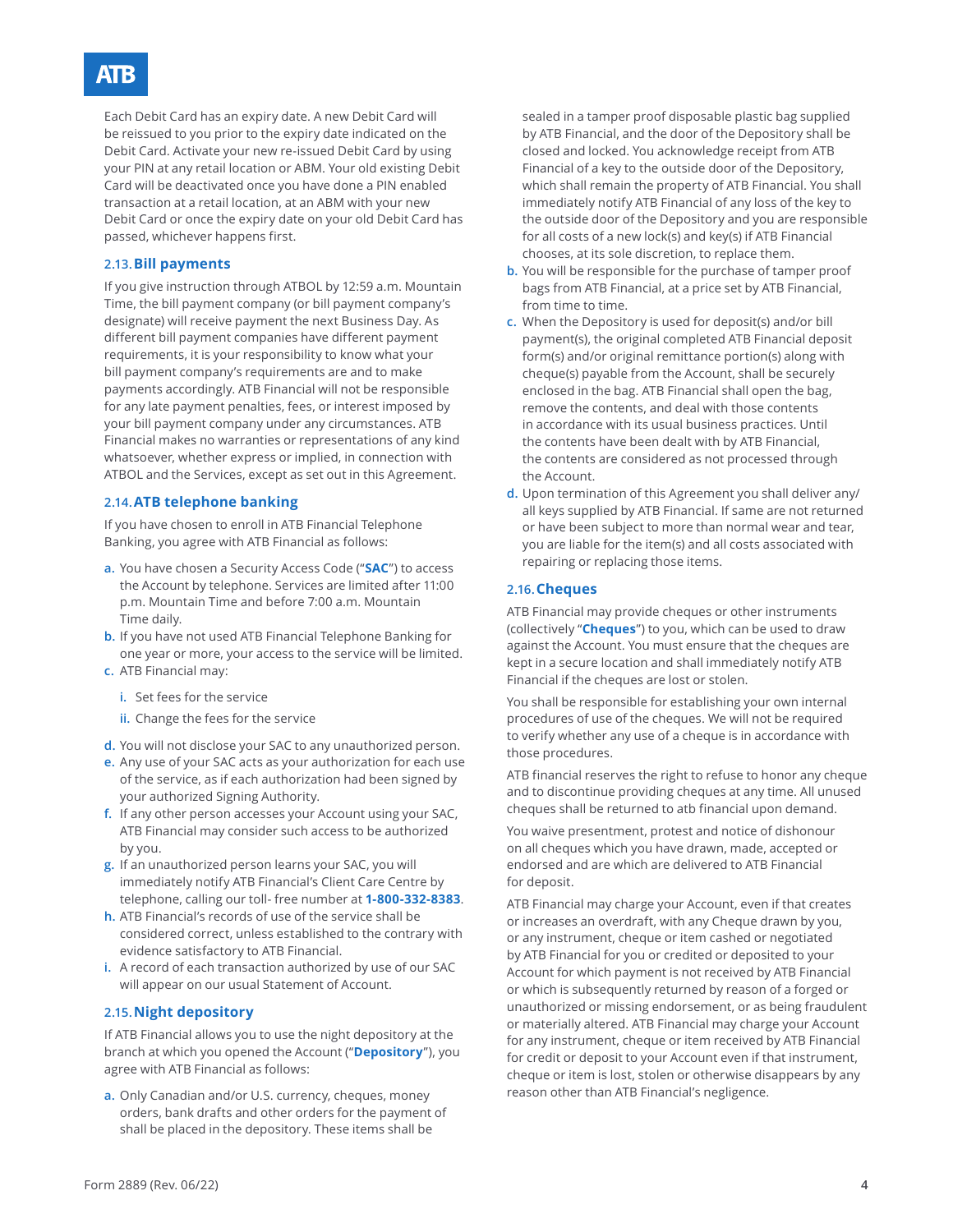#### **2.17. Verbal password**

If there is a Verbal Password for the Account:

- **a.** you shall treat the Verbal Password in the strictest confidence;
- **b.** you shall not disclose the Verbal Password to any other person; and
- **c.** if an unauthorized person learns the Verbal Password, you will immediately notify ATB Financial's Client Care Centre by calling our toll-free number at **1-800-332-8383**.

You are liable for each use of the Verbal Password to access your Account, whether or not authorized by you. ATB Financial shall not in any way be liable or held responsible for any loss suffered by you caused by any act or omission or wrongful conduct of any access to your Account through the use of the Verbal Password.

#### 3. **Fixed date deposits**

#### **3.1. Interest**

If any fixed date deposit that ATB Financial places for you under this Agreement ("**Fixed Date Deposit**") is indicated as Linked next to the Product Name on any Fixed Date Deposit Certificate ("**FDD Certificate**"), Account Statement(s) and / or other confirming record of such Fixed Date Deposit that ATB Financial prepares for you (collectively, "**confirmation**"):

- **a.** The interest rate payable is calculated and determined by ATB Financial, and you acknowledge that ATB Financial may use its discretion and judgment in relation to calculations and any determinations made in respect of the return payable.
- **b.** You acknowledge and agree that there is the possibility of the occurrence of a market disruption or other event which will have a material effect on ATB Financial's ability to calculate the return payable to you, to manage the related risk or to otherwise perform its obligations. As a result, ATB Financial may, acting reasonably, take such action as it deems necessary, including, without restriction, adjusting, advancing or delaying the calculation or payment of the return.

#### **3.2. Redemption**

If your Fixed Date Deposit is indicated as redeemable on its confirmation, then it may be withdrawn in whole at any time, provided that:

- **a.** If the original Term Length, as set forth upon its confirmation, is for less than one (1) year, then ATB Financial reserves the right to require ten (10) calendar days' notice of withdrawal; or
- **b.** If the original Term Length, as set forth upon its confirmation, is for one (1) year or greater, then ATB Financial reserves the right to require thirty (30) calendar days' notice of withdrawal; and
- **c.** If withdrawn in less than thirty (30) calendar days, then no interest will be paid and if withdrawn after thirty (30) calendar days yet prior to the Date of Maturity as set forth upon its confirmation, then simple interest will be paid, calculated daily, at ATB Financial's then-applicable early redemption rate.

If your Fixed Date Deposit is indicated as redeemable on its confirmation, then a portion of the principal amount may be withdrawn at any time provided: (i) the specific product type allows for partial redemptions; and (ii) the principal amount invested remains greater than or equal to the minimum investment amount. Partial redemptions will also be subject to Paragraphs 3.2(a), (b), and (c) above.

If your Fixed Date Deposit is indicated as non-redeemable then you agree that you won't withdraw or redeem the funds before the maturity date. Notwithstanding the foregoing, ATB Financial may, in its sole discretion, allow you to redeem or withdraw your funds prior to the maturity date. If that happens, interest may be paid and if so, such interest will be reported to the Canada Revenue Agency as required. You will also be subject to an interest rate penalty fee and an administration fee. We'll let you know what the interest rate penalty fee and administration fees are before you confirm that you want to redeem the funds.

#### **3.3. Renewal**

#### **3.3.1** If:

- **a.** the Maturity Option indicated upon your Fixed Date Deposit's confirmation is pay by cheque and, on maturity, ATB Financial is unable to deliver the cheque to you;
- **b.** the Maturity Option indicated upon your Fixed Date Deposit's confirmation is credit account and, on maturity, the account indicated for deposit has been closed; or
- **c.** ATB Financial is otherwise unable to deposit the funds to such account,

then at ATB Financial's option, it may either:

- **a.** deposit the funds into any account you have with ATB Financial; or
- **b.** ATB Financial may reinvest the funds in another fixed date deposit with ATB Financial, for a term selected by ATB Financial, at ATB Financial's then-prevailing interest rate and terms.

**3.3.2** If the Account Holder is a sole proprietorship, and if, during the term of your Fixed Date Deposit, you die and your Fixed Date Deposit is indicated on its Certificate as not redeemable, then if we're asked by your estate representative we'll redeem the whole Fixed Date Deposit and pay the same to the estate as applicable. We may charge early redemption fees but will let your estate representative know the amount of these fees (if any) when they ask to withdraw the funds at which time they can confirm if they still wish to withdraw the funds. Interest may also be paid if the funds are withdrawn which will be reported to the Canada Revenue Agency as required.

#### **3.4. Inactive**

If you have made no contact with ATB Financial for a period of one (1) year, then your Fixed Date Deposit's Account will be designated as inactive:

**a.** If, at that time, the balance is under \$250, then, after one (1) additional year, if ATB Financial is unable to contact you to re-activate the Fixed Date Deposit's Account or you otherwise not re-activate the Fixed Date Deposit's Account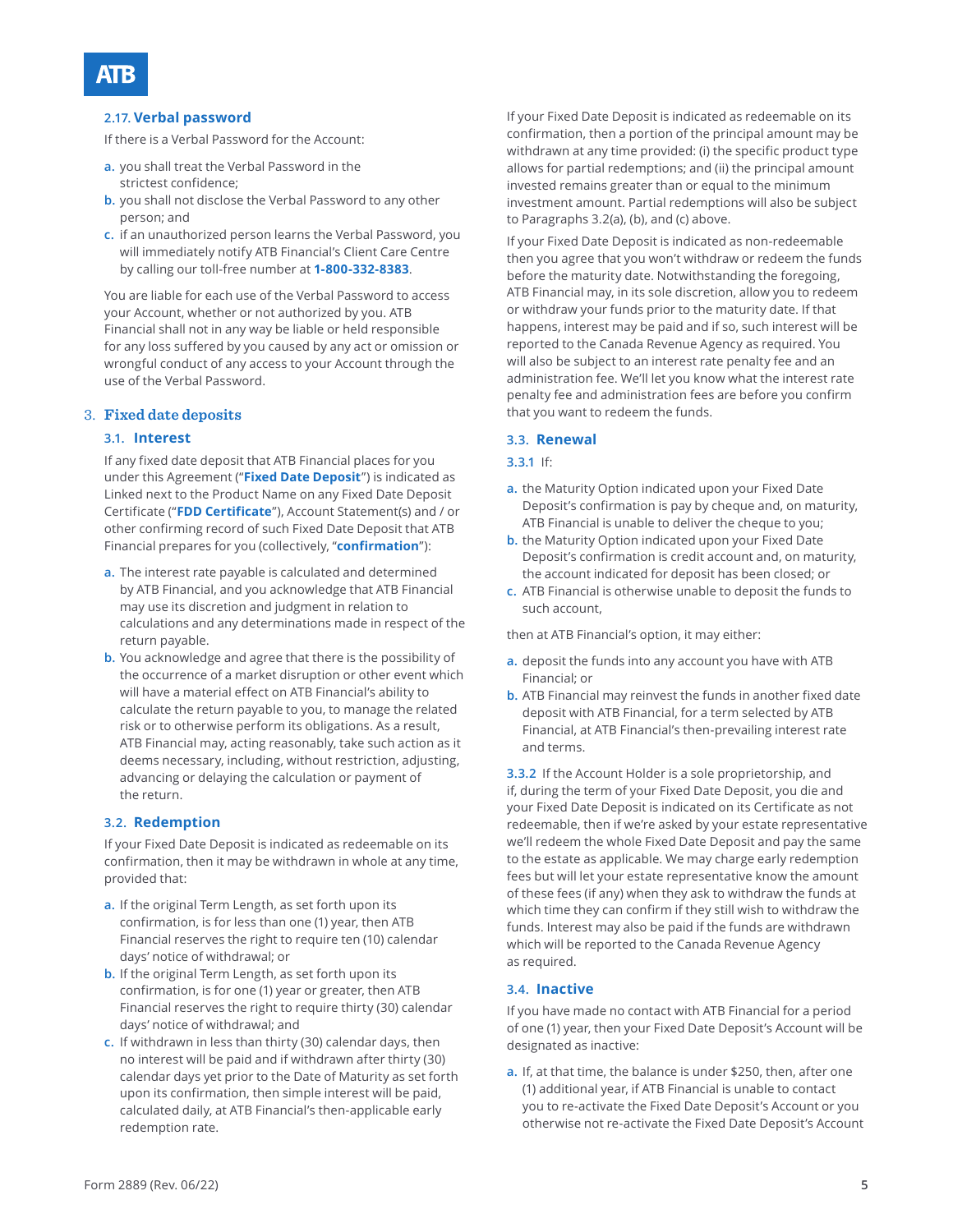### ATR

by conducting a transaction or acknowledging its balance, in writing, then, by law, its balance may be forfeited. You will then have three (3) additional years to reclaim its balance, after which time, ATB Financial will have no liability to reimburse you.

**b.** If, after the Fixed Date Deposit's Account is designated as inactive and its balance, at that time, is \$250 or greater, then, after one (1) additional year, ATB Financial is required, by law, to designate the Fixed Date Deposit's Account as unclaimed. If the Fixed Date Deposit's Account is designated as unclaimed for a period of ten (10) years, then ATB Financial is required, by law, to pay its balance to the Government of Alberta. You may be able to reclaim its balance by a reclamation process through the Government of Alberta. ATB Financial will, as required, attempt to contact you at or around 2, 4 and 7 years of inactivity with respect to the Fixed Date Deposit's Account in order to reactivate it. Service charges may apply at those times. You also agree that, if at any time there are insufficient funds to cover the service charges applicable, that ATB Financial may terminate the Fixed Date Deposit's Account without notice to you.

#### **3.5.** *Income Tax Act* **(Canada)**

Interest, for tax purposes, will be reported in accordance with the Income Tax Act (Canada).

#### **3.6. Springboard GIC**

If your Fixed Date Deposit's Account is indicated on its confirmation as a Springboard GIC, then the amount of interest reported for tax purposes may not be the actual amount of interest earned by you in that year as ATB Financial is required to report an amount based on an average rate over the full term of your Fixed Date Deposit.

#### 4. **Debit cards**

#### **4.1. 4.1 Debit card ownership**

All Debit Cards remain the property of ATB Financial at all times. ATB Financial may request the return of and replace a Debit Card at any time. You cannot assign or transfer to anyone a Debit Card, the Account, or this Agreement.

#### **4.2. Withdrawing cash**

You can use your Debit Card to withdraw cash at ABMs where *Interac*® is accepted within Canada. Those transactions will be processed through the *Interac* Network. If your Debit Card displays the Visa logo\* , you can also use your Debit Card to withdraw cash at ABMs anywhere (inside or outside of Canada) Visa is accepted. Those transactions will be processed through the Visa network. You will have to enter your PIN to use your Debit Card for all ABM withdrawals.

### **4.3. Debit purchases**

While shopping in Canada, you can use your Debit Card to make point of sale (POS) purchases at stores that accept *Interac* and receive cash back where offered by the merchant. These transactions will be processed through the *Interac* network. If the merchant does not have "tap and go" or *Interac* Flash contactless payment terminals, you will have to enter your PIN to make your purchase. If you prefer, you can

turn off the "tap and go" feature on your Debit Card such that you must always enter your PIN. To turn off the "tap and go" feature, just call the ATB Client Care team at **1-800-332-8383** or drop by any branch during normal business hours. The change will take effect after you complete your next successful PIN-based ABM or POS transaction in Canada. You can turn the "tap and go" feature back on again by doing the same.

If your Debit Card displays the Visa\* logo, your new Debit Card can be used:

- **a.** to make in-store point of sale (POS) purchases anywhere Visa is accepted. These purchases may require chip and pin, signature and/or swiped depending on the merchant and will be processed through the Visa network.
- **b.** to make online purchases, mail or telephone orders through retailers that accept Visa Debit. These transactions will be processed through the Visa network.
- **c.** to make advanced purchases such as reserving hotels or car rentals, just know that the funds will be immediately taken from your Account by the Merchant and the final purchase amount may differ. These transactions will be processed through the Visa network.

If any Debit Card transaction places your Account into a negative balance or you receive cash or a credit in error as a result of a system failure, malfunction or for any other reason, you agree to reimburse us for any amount owing immediately upon demand. If we allow you to go into a negative balance you must immediately repay the amount owed.

If you do not have a Visa logo on your Debit Card, but want to use Visa Debit, please visit your nearest branch or call us at **1-800-332-8383** to order a replacement Debit Card which will come Visa Debit enabled.

#### **4.4. Lost or stolen cards**

If a Debit card or cheque is lost or stolen, or suspected to be lost or stolen, you must notify us immediately by calling our toll-free number at **1-888-332-8383**. If a Debit Card is lost or stolen, unless otherwise prohibited by law, you will be liable to ATB Financial for:

- **a.** all Debt on the Account in relation to the lost or stolen Debit Card incurred through transactions in which only the Account number is used, up to a maximum of \$50.00, resulting from the loss or theft of the Debit Card that is incurred before ATB Financial is notified of the loss or theft; and
- **b.** all Debt on the Account in relation to a lost or stolen Debit card that is incurred through transactions in which the Debit card and PIN are used.

However, you will not be liable for any Debt directly resulting from the loss or theft of a Debit card that is incurred after ATB Financial has been notified about the lost or stolen Debit card.

#### **4.5. Service cancellation**

You may cancel a service by providing written notice to ATB Financial. ATB Financial has the right at any time, without notice to you, to cancel any service, right or privilege in respect of the Account.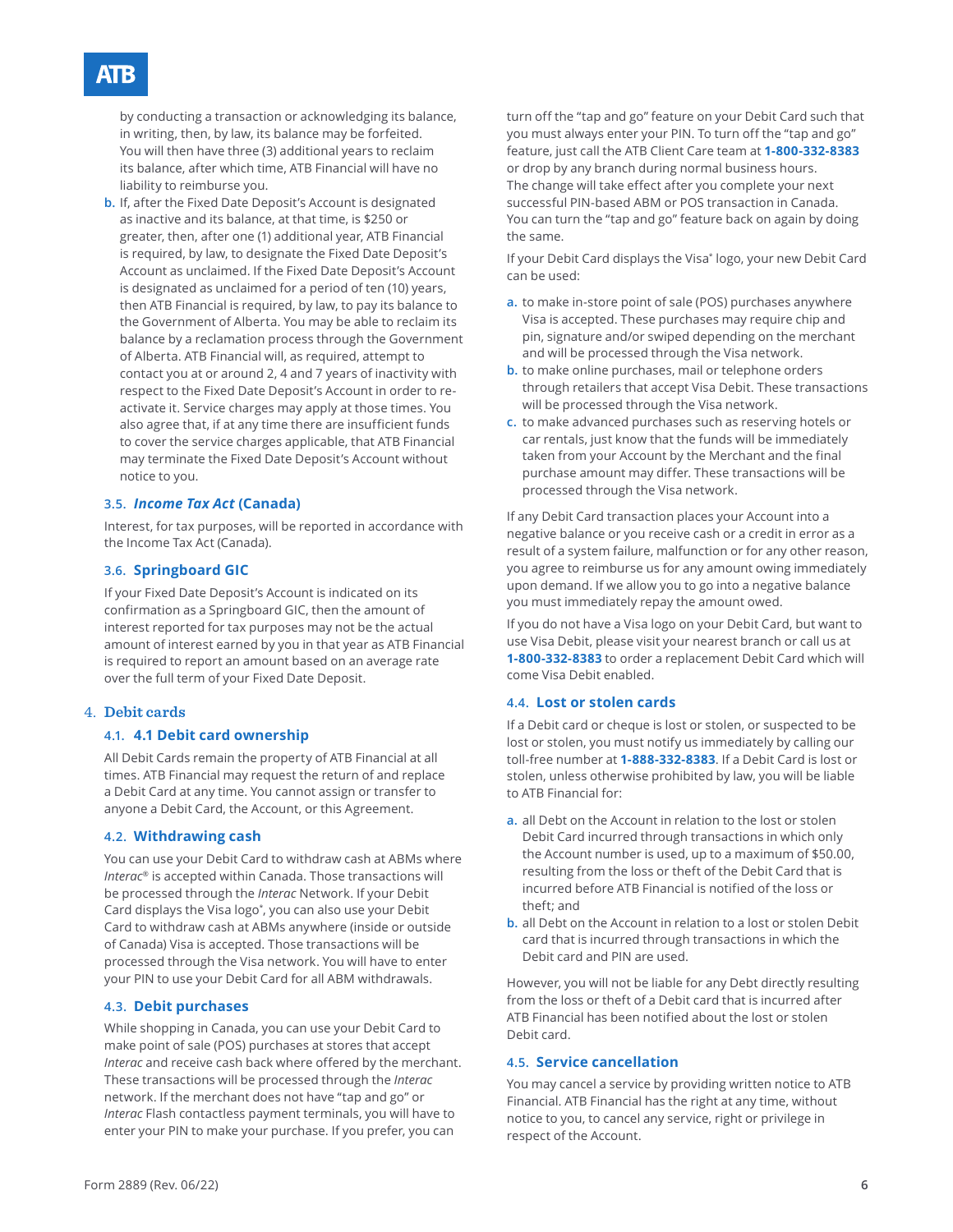If the Account is overdrawn, ATB Financial may, but is not required to, suspend any privileges, or the Account until such time as the Account is not overdrawn.

If a Debit Card is cancelled or suspended:

- **a.** the applicable Account Holder will cease to be entitled to the Debit Card benefits;
- **b.** the Debit Card shall immediately be returned to ATB Financial;
- **c.** ATB Financial may inform businesses honouring the Debit Card that it has been revoked or cancelled;
- **d.** you shall continue to be liable for all Debt to the Account incurred through the use of the Debit Card or any Cheque made prior to the time the Debit Card and/or Cheque are returned to ATB Financial; and
- **e.** you must notify any service providers who have authorization to charge transactions to the Account or Debit Card of the closure. Although an Account or Debit Card may be closed, you will continue to be liable for any pre-authorized payment arrangement(s) which may still be charged to the Account.

If a Debit Card is cancelled or suspended, ATB Financial shall not be liable for, and you release ATB Financial from, any loss, costs, or damages due to Debit Card privileges being cancelled.

#### **4.6. Visa secure**

If you have a Debit Card that is Visa Debit enabled, it automatically comes with the Visa Secure Service ("**Visa Secure**" or "**the Service**").

By using Visa Secure you confirm that you agree to comply with these provisions. When you use your Visa Debit Card for an online transaction, your transaction will go through the Visa Secure authentication process where it will be assessed for risk. At this point, you may be asked to enter a unique, one-time passcode (the "**One-Time Passcode**") to authorize your online purchase. The prompt will be sent to the mobile number and/or email associated with your Account.

The purpose of these verification procedures is to confirm that you are the person who is engaging in the online transaction so that we can reduce the incidence of fraud on your Account. You are not required to use the Visa Secure service, but if you don't respond to the prompt and enter your One-Time Passcode, we won't be able to authorize your purchase. You will need to use another form of payment.

**Access to the World Wide Web:** Please understand that in order to use the Visa Secure service, you need to have accessibility to the World Wide Web and you will be required to pay any related fees that may be associated with such access. Alerts or One-Time Passcodes sent via SMS may not be delivered to you if your phone is not in range of a transmission site, or if sufficient network capacity is not available at a particular time. Even within a coverage area, factors beyond the control of your wireless carrier may interfere with message delivery, including the client's equipment, terrain, proximity to buildings, foliage, and weather. You acknowledge that urgent alerts may not be timely received and that your wireless carrier does not

guarantee that alerts will be delivered. Carriers are not liable for delayed or undelivered Messages.

**Your personal information:** We use your personal information to administer the Visa Secure service, for record keeping and reporting purposes and to resolve any transaction disputes we may have. We may also provide the personal information that we have about you in connection with your use of the Visa Secure service to law enforcement or regulatory authorities to allow them to investigate any suspected misuse of your security details. What you are Responsible for: Unless you are a victim of fraud, you are responsible for all of your transactions when you use the Visa Secure service. This means that you will be responsible for your use of the One-Time Passcode—please be sure to keep it safe—do not tell it to anyone and do not write it down anywhere.

**About our role:** We are not responsible if the Visa Service does not work because of things that are beyond our reasonable control and we do not make any guarantees in respect of the operation of the Visa Secure service. You should always be comfortable that you are making purchases from merchants you trust.

**Ending or changing the service:** The Service and the way it is used in relation to your Debit Card may be changed from time to time to reflect changes to Visa Secure made by Visa, payments security practice, technology/other systems, regulatory/legal obligations, and/or our business priorities. Where practicable, we will give you reasonable notice of any major changes. We may also stop your ability to use the Visa Secure Service where we think that someone else is using or trying to use your Debit Card or your One-Time Passcode or is trying to make a purchase without your permission. We can also stop the Visa Secure service where we believe that either you or someone else is using the Visa Secure Service illegally or where we believe there is a possibility of any fraud.

**Viruses:** You are responsible for making sure that your information technology, your computer programs and platform allow you to access the Service. You should always have virus protection software installed on your devices. When you use Visa Secure you are not allowed to misuse the Service. You cannot knowingly introduce viruses, trojans, worms, or other material that may be malicious or technologically harmful. You can not attempt to gain unauthorized access to the Service, or any connected server, computer or database. You also must not attack the Service in any way.

#### **4.7. Liability for loss**

You are responsible for all authorized use of a valid Debit Card.

You are liable to all losses that result:

- **•** When you make fraudulent or worthless deposits or transfers.
- **•** From your use of your Debit Card when there are insufficient funds in the Account.
- **•** From unauthorized transactions if you contributed to the unauthorized use.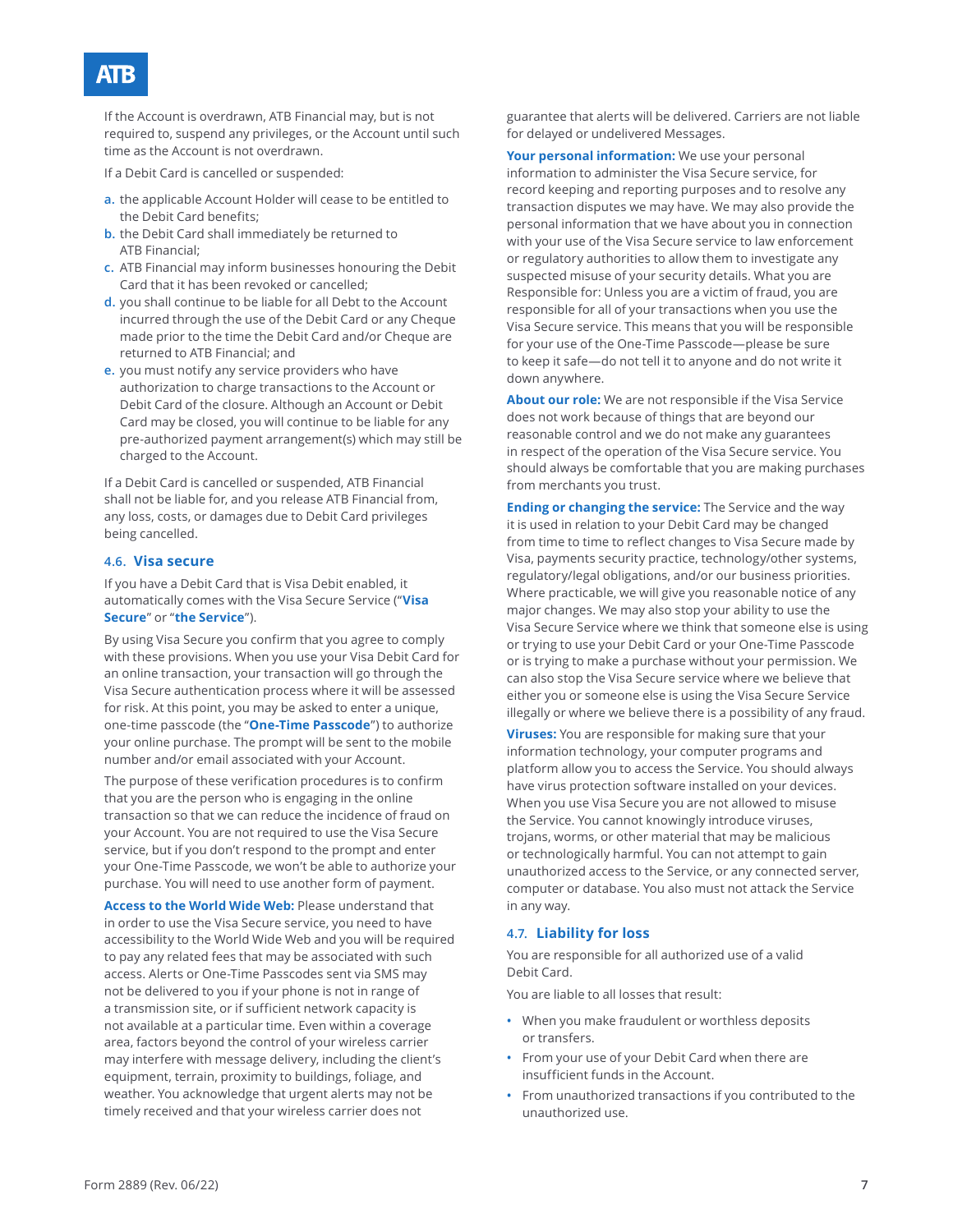### AB.

For example, if you voluntarily disclosed the PIN to someone who then made an unauthorized transaction; wrote the PIN on the Debit Card or on something kept close to the Debit Card; or failed to notify us as soon as you became aware that the Debit Card had been lost, stolen or misused, or that someone else may know your PIN.

If you are liable, you agree that your liability for losses may exceed the credit balance or available funds if:

- **•** The Account has a line of credit or overdraft protection or is linked with another account(s).
- **•** A Debit Card transaction is made on the basis of a fraudulent deposit at an ABM.

In this case, you acknowledge that we may have to create an overdraft, use overdraft protection, or if the Account is connected to a line of credit, we may charge the line of credit. You'll then be responsible for the amount of the transaction, plus any applicable fees and interest.

You won't be held responsible if:

- **•** You or a merchant make an error at a merchant's terminal (such as entering an incorrect purchase amount or completing a transaction twice).
- **•** You make an error at an ABM (such as entering an incorrect deposit amount or forgetting to include the deposit).

However, you will be liable for any resulting additional costs, such as additional service, NSF or interest charges.

You're also not liable for losses that result from:

- **•** Circumstances that are beyond your control, including losses resulting from technical problems, our errors or other system malfunctions.
- **•** Circumstances where you unintentionally contribute to unauthorized use, provided you cooperate with us in the investigation.
- **•** The unauthorized use of the Debit Card after you've reported it to us as lost or stolen, where you have reported to us that the PIN may be known to someone else, or where the Debit Card is cancelled or expired.

**Interac Zero Liability Policy:** You're not liable for losses resulting from unauthorized *Interac* transactions (one in which your Debit Card and PIN are used to carry out a transaction as a result of you being tricked, forced, intimidated or robbed.)

**Visa Zero Liability Policy:** You're not liable for losses resulting from unauthorized Visa Debit transactions if you satisfy the following three (3) conditions:

- **1.** Exercised reasonable care in safeguarding your Debit Card from any unauthorized use, loss or theft.
- **2.** Immediately report to us any loss or theft of the Debit Card.
- **3.** Notify us of the unauthorized transactions within a reasonable time.

However, you may be liable if we reasonably determine that you contributed to the unauthorized transaction.

For example, if you don't follow the "**keep your PIN safe**" protocol, you voluntarily disclosed the PIN to someone who then made an unauthorized transaction; wrote the PIN on the Debit Card or on something kept close to the Debit Card; or failed to notify us as soon as you became aware that the Debit Card or PIN had been lost, stolen or misused.

#### 5. **Overdraft protection**

#### **5.1. Overdraft protection**

ATB Financial may provide you with overdraft protection for the Account to a maximum amount approved by ATB Financial ("**Overdraft Limit**"). ATB Financial may, in its sole discretion, and without prior notice to you, reduce or increase the Overdraft Limit. At any time and without prior notice, ATB Financial may reduce or terminate overdraft protection and refuse to honour any cheques or items that would overdraw or further overdraw the Account even if ATB Financial has previously permitted you to overdraw the Account. Should ATB Financial honour any cheque or item that would overdraw your Account beyond the approved Overdraft Limit, the balance may not remain in excess of the Overdraft Limit for more than thirty (30) calendar days.

Overdraft interest, at a rate specified on the Rate and Fee Schedule, will be calculated (but not compounded) daily. ATB Financial may change the overdraft interest rate without prior notice to you. ATB Financial's determination of the overdraft interest rate at any time will be absolutely binding on you. All interest, upon becoming overdue, will be treated as principal and will bear compound interest at the overdraft interest rate.

You agree to repay to ATB Financial the overdraft within sixty (60) calendar days of overdrawing the Account. Provided the overdraft, together with any interest and fees, has been repaid within the 60-calendar day period, you may again overdraw the Account. ATB Financial may demand payment at any time. Upon demand, you agree to pay the full amount overdrawn, together with interest owing and any applicable fees.

You will notify ATB Financial immediately of any adverse change in your financial circumstances. Upon request, you agree to provide ATB Financial with security to secure the overdraft and as collateral for overdraft repayment. You acknowledge that the terms and conditions of the security agreement will impose additional obligations upon you and you agree to abide by the terms and conditions set out in the security agreement.

At your written notice, ATB Financial will terminate all overdraft protection as soon as reasonably practical to do so. Termination will not relieve you of your obligation to pay the full amount overdrawn, together with interest owing and any applicable fees to ATB Financial.

#### 6. **Charges, interest and fees**

#### **6.1. Use of account**

ATB Financial will record all transactions related to the use of, or in connection with the Account, as well as all interest, service charges, fees, credit notes, and adjustments.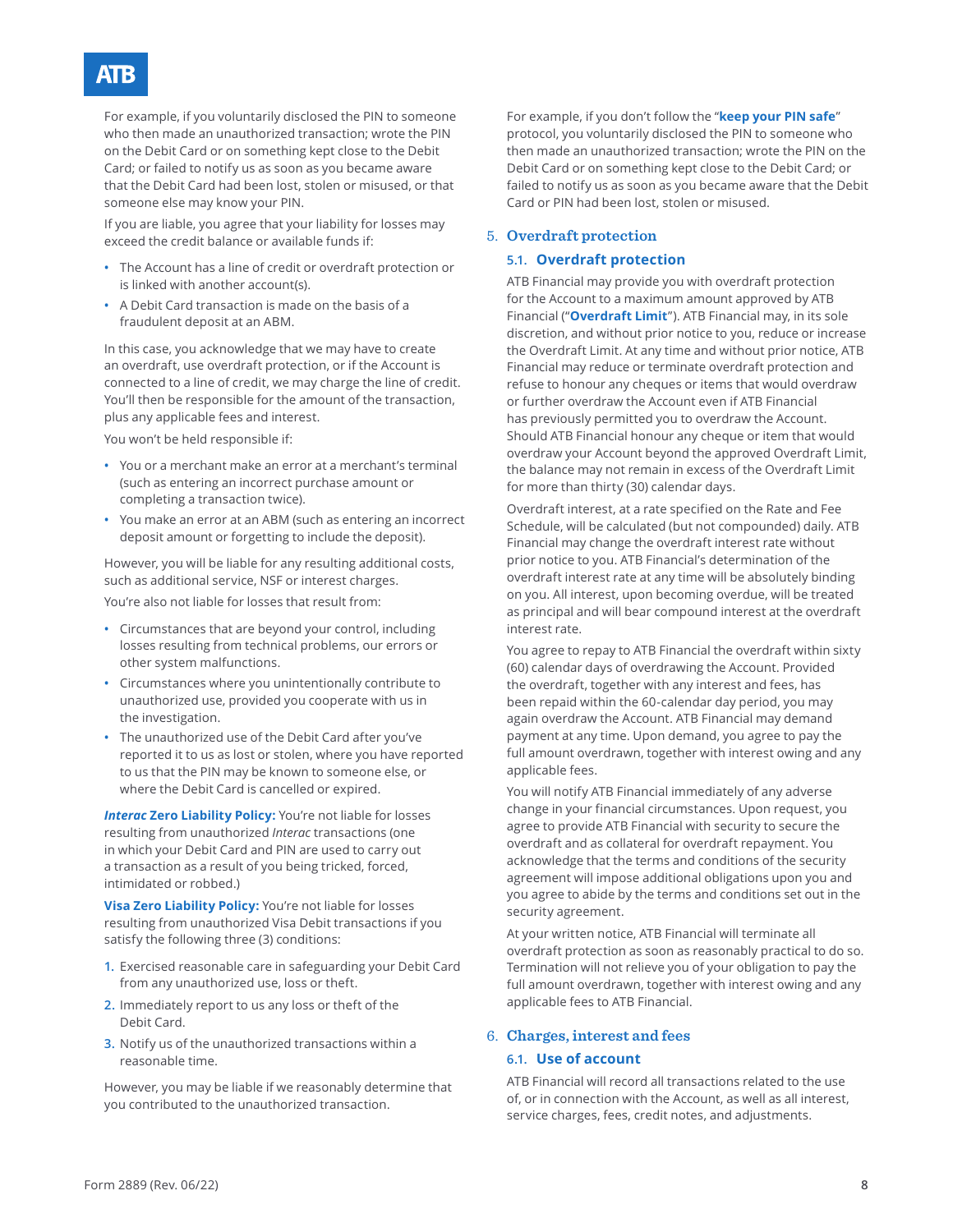ATB Financial reserves the right to refuse authorizations for any transactions from time to time without advance notice if we suspect unauthorized use or inappropriate transactions.

### **6.2. Changes to interest rate**

ATB Financial's interest rates that are payable on deposits, and how interest is calculated, may vary from time to time. ATB Financial's current interest rates are set out on the Rate and Fee Schedule. If interest is payable on the Account, ATB Financial will advise you of the interest rate and any changes in the interest rate by way of a notice that will be provided, either by mail to your most recent address in ATB Financial's records, by posting a notice in ATB Financial branches, by posting on ATB Financial's website **atb.com** or by any other manner, at ATB Financial's option.

#### **6.3. Pre-authorized debits**

You must pay all pre-authorized debits charged to the Account or Debit Card. If a Debit Card is cancelled, you must notify any service providers who have authorization to charge transactions to the Account or Debit Card of the account closure. Although an Account may be closed, you will continue to be liable for any pre-authorized payment arrangements, which may still be charged to the Account.

Merchants may be enrolled in services with the network for ATB Financial to automatically provide new Debit Card details including the Debit Card number and expiry date to ensure that pre-authorized payments continue. If you wish to discontinue any such payments, you must provide written notice to the applicable merchant before the payment is charged to your Account and review your Statements to determine if the pre-authorized payments have in fact been discontinued.

#### **6.4. Foreign exchange**

If you draw against the Account in a currency other than the denominated currency for such Account, we will convert the currency directly to the denominated currency for such Account, before the transaction is recorded on the Account, based upon the conversion rate set by us at the time the debit is posted to the Account. Please refer to Additional Services and Associated Charges for more information about conversion fees which is posted on ATB's website **atb.com**

#### **6.5. Other charges**

You must pay all fees that apply to the Account and this Agreement. The current charges for these items are set out in the Rate and Fee Schedule. ATB Financial will charge these fees to the Account at the time they are incurred and can use any monies in the Account, or any other Account operated by ATB Financial for you, to do this. These charges include, but are not limited to:

- **a.** any charges ATB Financial assesses for the handling of purported payments for the Account returned unpaid upon presentation for payment;
- **b.** ATB Financial's service charges for the retrieval of sales slips, cheque copies, issuance of replacement Statements or Client Cards, cash advances from automated banking machines, over the counter cash advances and credit bureau searches;
- **c.** if we have consented to overdraft privileges for the Account, any charges ATB Financial assesses for these privileges;
- **d.** the annual fee and any supplemental fee charged by ATB Financial for a Client Card;
- **e.** any administrative fee charged by ATB Financial for purchases, cash advances or cheques made or drawn in a foreign currency;
- **f.** any liability of the Account Holder incurred under any agreement with ATB Financial;
- **g.** any charges for providing or responding to requests for information or access to business records; or
- **h.** where permitted by provincial law, other administrative items.

#### 7. **Statements**

#### **7.1. Statements**

ATB Financial will prepare a periodic billing statement ("**Statement**") for the Account. A Statement will be sent every month; however, ATB Financial may not provide a Statement for an Account in which there has been no activity that month.

The Statement will be sent to the address last provided to ATB Financial by you as indicated on ATB Financial's records. Any communication will be deemed to be sufficient communication to all of you. Each Statement will be deemed to have been received by you on the fifth (5) calendar day following the date of deposit by us of the Statement at a post office with postage properly paid, unless there is a postal strike or other disruption affecting mail delivery, in such case, you must contact ATB Financial monthly during such strike or disruption to obtain Statement information.

#### **7.2. Statement verification**

You must notify ATB Financial promptly if you do not receive your Statement within seven (7) calendar days of when you normally receive it. ATB Financial is not responsible for lost, misdirected or intercepted Statements.

Upon receipt of your Statement, you must examine your Statement, each debit and credit entry, and each cheque and voucher and balance recorded. You must notify ATB Financial in writing of any discrepancies, irregularities, errors, omissions or objections with respect to any information contained in any Statement, entry or transaction posted to it within thirty (30) calendar days from the Statement date. If you do not notify ATB Financial as required, the Statement, entries, cheques and vouchers, and balances (except as to any alleged errors so notified) will be deemed to be correct, complete, authentic and properly binding upon you and charged to your Account and you are not entitled to be credited with any sum not credited in the Statement. In such case, ATB Financial will be released by you, from any claim for negligence, breach of this Agreement, breach of contract, breach of trust, breach of fiduciary duty or otherwise, in respect of the Statement and no claim may be made by you against ATB Financial for any item disclosed or omitted to be disclosed on the Statement. At any time, ATB Financial may correct any credit to your Account made by mistake.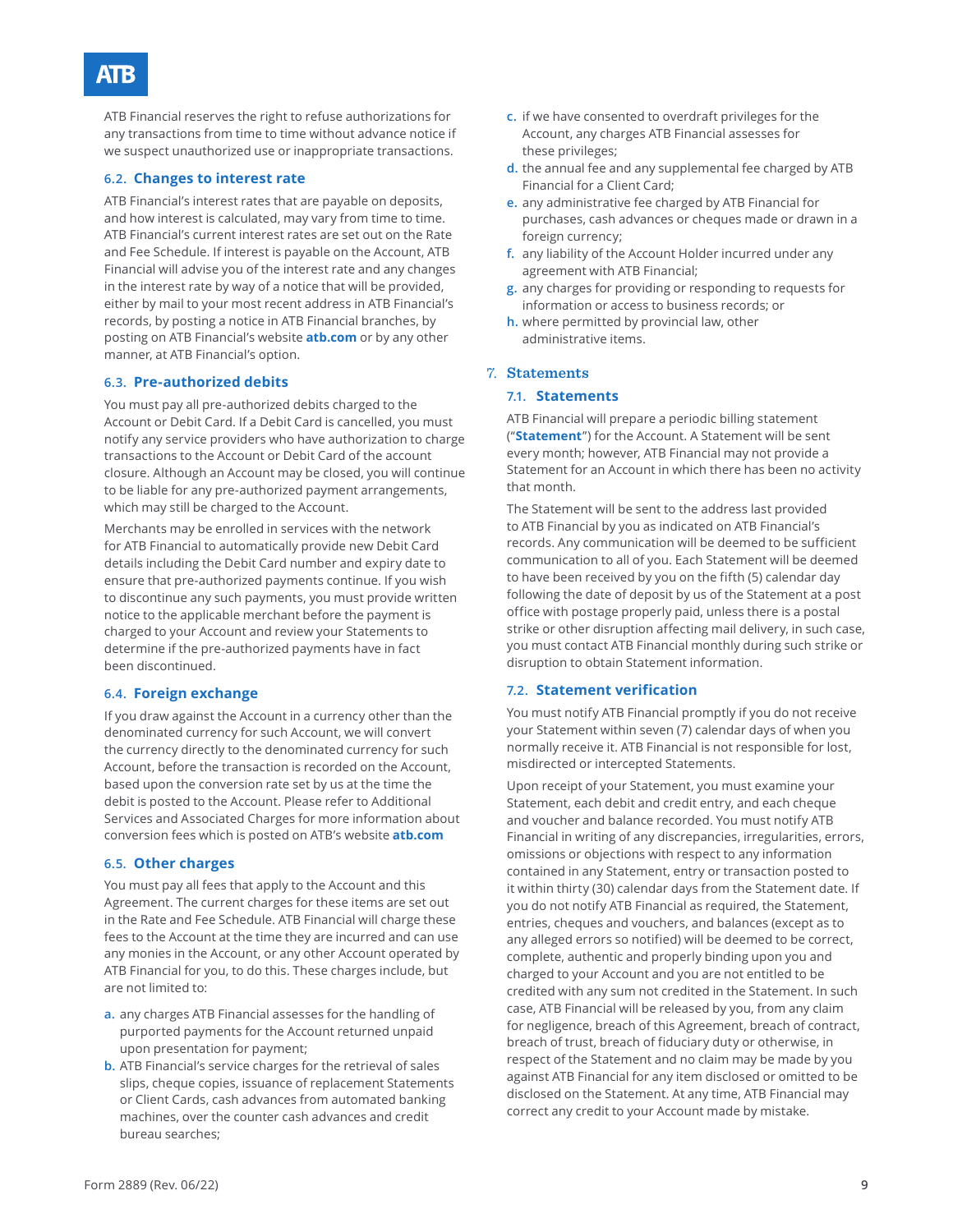You further agree that ATB Financial shall have no responsibility or liability whatsoever for any loss due to a forged or unauthorized signature unless: (i) the forged or unauthorized signature was made by a person who was at no time your agent or employee;(ii) the loss was unavoidable despite your having taken all feasible steps to prevent loss arising from forgery or unauthorized signature; (iii) the loss was unavoidable despite your having in place the procedures and controls to supervise and monitor your agents and employees; and (iv) the loss was caused solely by ATB Financial's negligence, fault or willful misconduct.

You will diligently supervise and monitor the conduct and work of all agents and employees having any role in the preparation of your Cheques and in your Statement reconciliation or other banking functions.

#### 8. **Liability**

#### **8.1. Joint and several liability**

You agree that you shall be jointly and severally liable and responsible to ATB Financial for all transactions, obligations, liabilities and Debt heretofore and hereafter entered into or incurred on behalf or in the name of the Account Holder(s) in which ATB Financial is or may become interested where the same are entered into or incurred prior to the termination of this Agreement. This includes, but is not limited to, liability:

(a) incurred through unauthorized use of a PIN number;

(b) if the Account is in overdraft;

(c) if Statements are only sent to one of you and not to any others; or

(d) if a Debit Card is used before its valid date or after its expiry date.

#### **8.2. Binding nature of agreement**

The obligations of each Account Holder are not dependent upon any other person or persons or business signing this agreement or being liable thereunder and an error in the business name will not affect the obligations of the undersigned.

This Agreement shall be binding on and enure to the benefit of each of the Account Holder and your and our successors and assigns.

#### 9. **General**

#### **9.1. Assignment**

ATB Financial may assign its rights and obligations under this Agreement at any time to a third party. If we do, we may disclose information about you and the Account to anyone to whom we assign our rights provided they agree to maintain confidentiality. This Agreement is binding on you, your heirs, executors, administrators and other legal representatives, successors and assigns. You may not assign your rights and obligations under this Agreement unless you first obtain ATB Financial's prior written consent.

#### **9.2. Notices and changes**

Except as otherwise provided in this Agreement, any notice that is required to be given by ATB Financial under this Agreement may be given to the Client by: (i) a secure message

posted on ATBOL; (ii) a message posted on any ATB Financial website; (iii) sent to the Client's mailing address or facsimile last shown on ATB Financial's records; or (iv) delivered in person to the Client's place of business last shown on ATB Financial's records; or (v) when available, electronically; at that time, ATB Financial will ask for your consent to the notice delivery method (from those available, e.g. email, SMS) and you must also agree to any terms that apply in the consent.

Any notice required to be given by the Client under this Agreement may be given to ATB Financial by the Client provided it is in writing and conforms to authentication requirements; and such notice will be deemed to be effectively given if delivered personally (including delivery by courier) or transmitted by facsimile to ATB Financial's address appearing on the most recent Statement.

Any notice delivered personally will be deemed to have been given and received on the day it is delivered at such address provided such day is a Business Day (or if such day is not a Business Day, on the next Business Day). Any notice mailed to a party will be deemed to have been given and received on the third (3rd) Business Day following the date of its mailing provided that during any period of mail service disruption notice will be delivered personally or transmitted by facsimile. Any notice transmitted by facsimile to a party will be deemed given and received on the first (1st) Business Day following the date of transmission. Any notice delivered electronically will be deemed given and received on the day it is delivered provided such day is a Business Day (or if such day is not a Business Day, on the next Business Day) and provided that the party sending such notice does not receive any notification indicating that such notice was not received by the intended recipient.

You agree to immediately notify ATB Financial of any change of name, Authorized Contact, Director, Councilor, Signing Authorities, agent or address (mail and email).

#### **9.3. Waiver**

No term or provision hereof shall be deemed waived and no breach excused unless such waiver or consent shall be in writing and signed by the party claimed to have waived or consented. Any consent by any party to, or waiver of, a breach by the other, whether expressed or implied, shall not constitute waiver of or excuse for any other or subsequent breach.

#### **9.4. Severability**

If any portion of this Agreement shall for any reason be declared or deemed to be invalid or unenforceable, the validity of the remaining portions shall not be affected and shall remain in full force and effect.

#### **9.5. Limitation period**

Pursuant to the Limitations Act (Alberta), an action in debt in the Province of Alberta must be pursued within two (2) years from the time the default occurred. Notwithstanding this, this two-year limitation period will be extended to six (6) years for the purposes of enabling ATB Financial to enforce this Agreement.